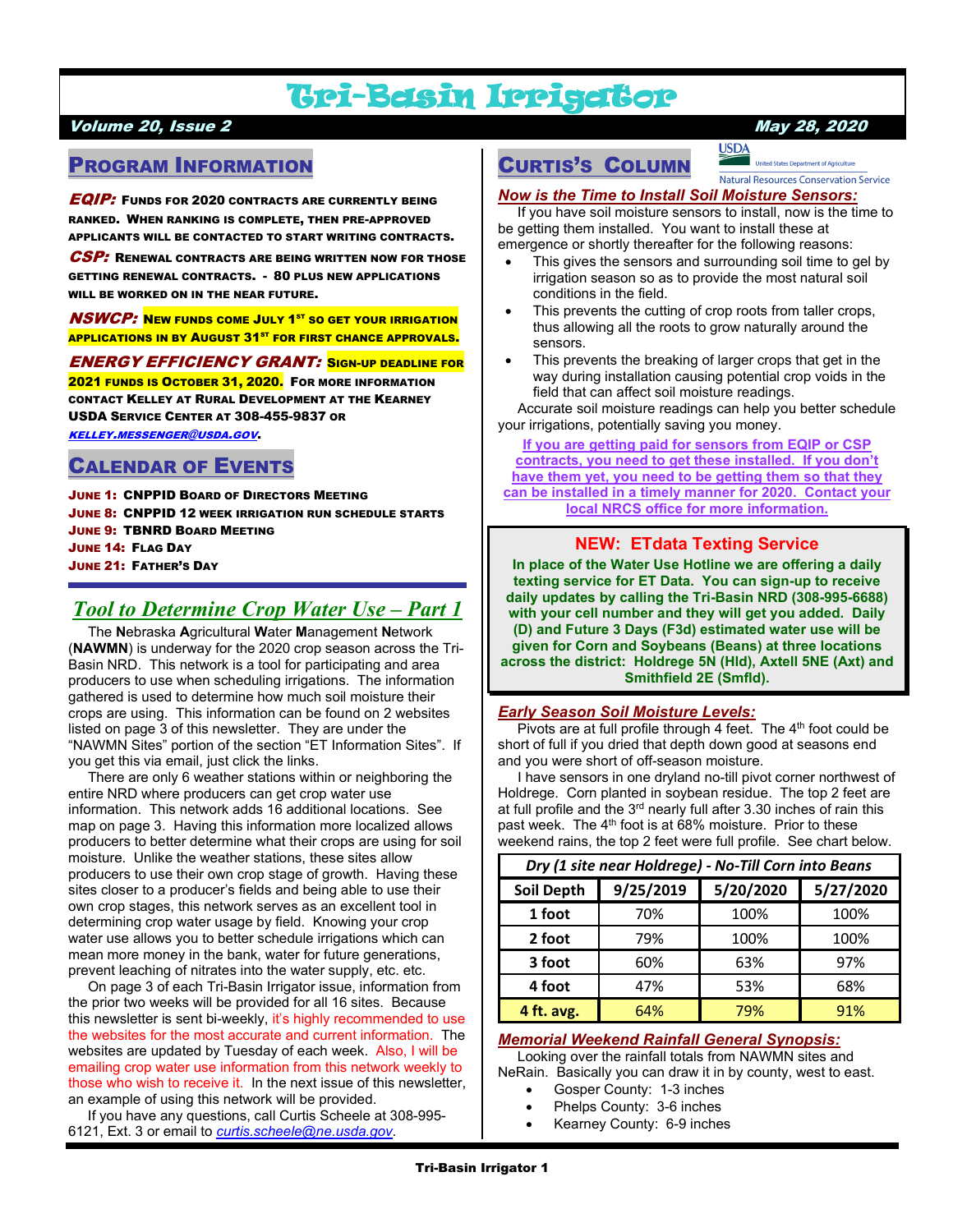# CNPPID NOTES



#### *Position Changes for the 2020 Season:*

 Spring brings on new life each season, and this spring has brought some changes and new faces to Central's Irrigation Department at both the Bertrand and Holdrege locations. In the Bertrand office, new employee Ross Winheim is an irrigation service specialist (ISS), and will take over as patrolman for Jeff Wilken on E67 by Johnson Lake. Jeff Wilken relocated and will take over patrol route 12 northwest of Bertrand. Another new employee in the Bertrand office, Jay Johnson is an equipment operator.

 In the Holdrege office, Matt McDorman is a new ISS and will take over patrol route 24 north of Holdrege. Tony Bendorf, who was previously working in Bertrand, will take over patrol route 32 from Funk to Minden. Former patrolmen Bryon McDorman and Corey Ellis changed positions and now are equipment operators. Finally, Justin Dodson recently joined Central and is a new equipment operator.

 Each of these changes was brought on by a number of retirements last fall, most of whom had been with the District for a significant number of years. We're grateful for the years of service each employee has given to the District, and for doing their part in making sure the water gets where it needs to be when it needs to be there each year!

 Find us at *[www.cnppid.com](http://www.cnppid.com/)* or @CNPPID on Facebook, Instagram, Twitter and LinkedIn.

## TRI-BASIN NRD NEWS



 We would like to remind producers to check the flowmeters on their wells before starting irrigation this season. It is a good idea to make note of the meter reading at the beginning of the season, to make sure it matches the reading from the end of last season. Checking the meter periodically throughout the season to make sure it is working properly benefits both Tri-Basin NRD and you, the irrigator, so that you can keep accurate irrigation records. It is the responsibility of the producer to make sure the flowmeter is functioning properly during the irrigation season.

 It has also come to our attention that producers who have **Senninger brand flowmeters** may want to make sure the batteries they are using are the correct size. **These meters take lithium 3.6-volt batteries instead of standard 1.5-volt AA batteries.** Using standard AA batteries will cause these flowmeters to not work properly.



 $\mathcal{T}^{i}$ 

# **NEBRASKA EXTENSION EXTRAS NEXTENSION**

#### *Sidedress Fertilizer Applications:*

 As early planted corn fields move past V4 (4-leaves) development, nodal roots are now occupying more volume than the early seminal roots. So, attention is shifting to timely sidedress fertilizer application.

 Since the potential number of kernel rows per ear (ear girth) are determined between V6 to V10 (Tenth-Leaf = brace roots development), most corn growers target applying their sidedress when their corn fields reach five- to six-leaf stages.

 Several free nitrogen software tools are available for assisting with calculating sidedress rates including: UNL "Maize-N"; UNL "Corn Nitrogen Calculator"; and "Corn Nitrogen Rate Calculator" from Iowa State University. The latter two web-based tools can be used to compare nitrogen returns based on different nitrogen sources and corn prices.

 Broadcast application of UAN (ammonium nitrate) fertilizer research conducted in Minnesota indicated that when corn plants were at the V3 growth stage (3-leaves), reduced growth rates due to leaf burn were worse at fertilizer rates greater than 60 lbs. nitrogen per acre (study rates were: 0, 60, 90 and 120 lbs. N per acre). When plants were larger than V3 stage, plant damage was worse and some yield depression occurred with the 120 lbs. per acre nitrogen rate.

#### *2020 Wheat Varieties Performance Plot:*

 Our 2020 WC Nebraska Extension Wheat Varieties Performance Plot is located on Terry Woollen's field located just north of Alma, NE (½ mile west of the Junction of Highways 183 and 136 on the south side of the highway). This year's plot tour will be virtual due to COVID-19 social distancing requirements. More details will be provided in our next Tri-Basin e-Irrigator.

 Several wheat varieties in the 2020 plot are exhibiting Barley yellow dwarf viral disease. The primary symptoms are stunting and yellow or red discoloration of the leaf tips. This disease can be confused with wheat streak mosaic or nutrient deficiency. Fall infections vectored predominantly by bird-cherry oat aphid (Rhopalosiphum padi) and corn leaf aphid (R. maidis) can result in winter wheat yield losses between 25-36%; whereas, plants infected after heading usually have minimal yield losses.

#### *Free Nebraska Extension On-Farm Research App:*

 The Nebraska Extension On-Farm Research App is now available free-of-charge through Android App; Google Play and Apple App stores. Loaded on your iPhone, iPad and Android devices; this App allows users to create treatment strips for your own fields and develop maps of your research studies.

 If research trials are replicated; then, the Nebraska On-Farm Network can provide statistical analysis. *<http://cropwatch.unl.edu/farmresearch>*.

 Previous statewide on-farm research study research results can be queried among the 20+ years of research studies. *[https://resultsfinder.unl.edu](https://resultsfinder.unl.edu/)*.

 The mission of the Nebraska On-Farm Research network is to assist Nebraska growers in increasing production, reducing inputs and improving potential profitability.

 The free Nebraska Extension "CornSoyWater" irrigation scheduling is also a popular companion App for real-time in-field irrigation decisions.

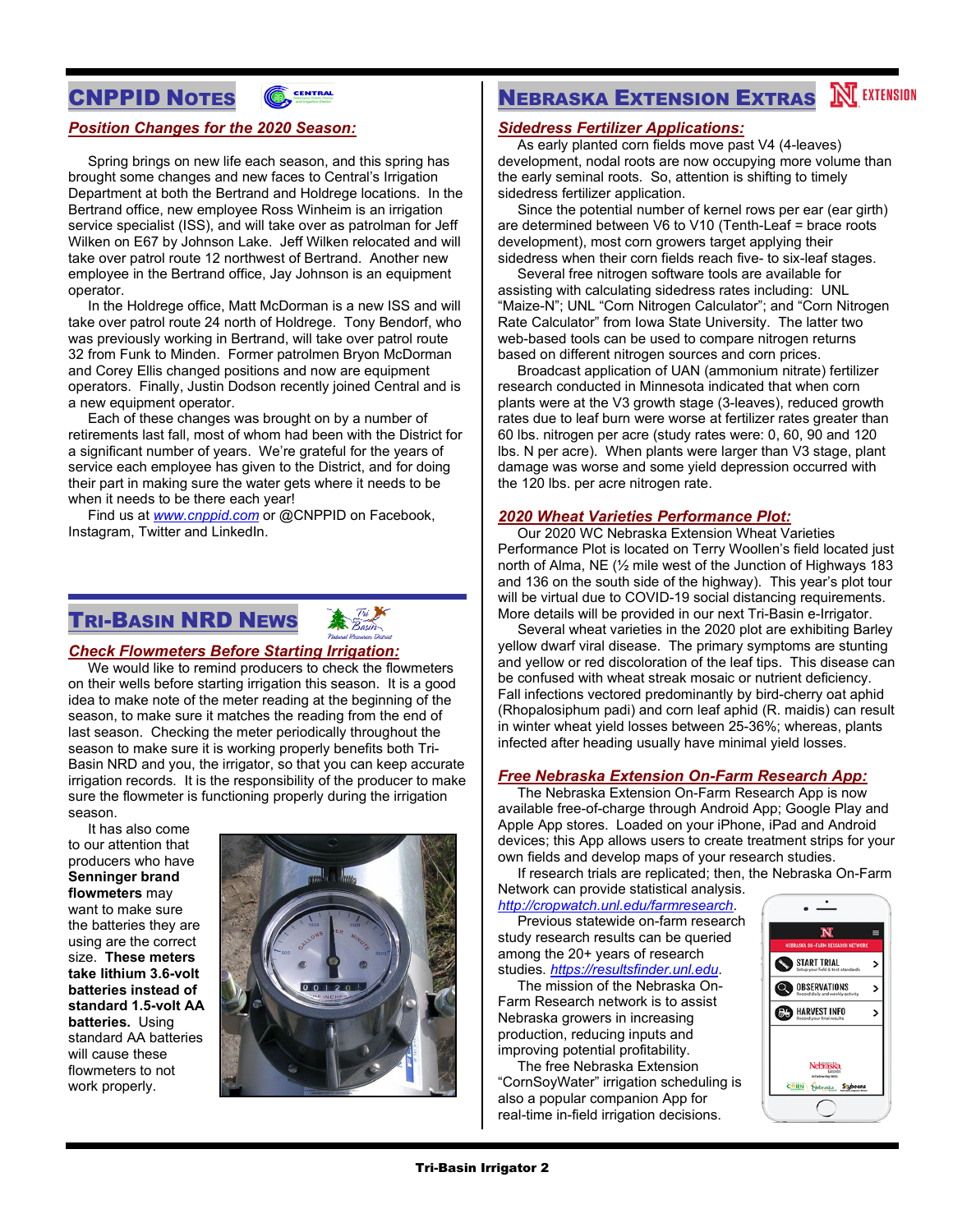## NAWMN CROP ET INFORMATION

Additional Information and other ET resources can be found at websites listed under "Crop ET Information" below.

# Inches of Crop Water Use (ET) = Evaporation x Kc

|              | <b>May 11 - May 17</b> |             | <b>May 18 - May 24</b> |           |
|--------------|------------------------|-------------|------------------------|-----------|
| <b>Site</b>  | <b>Evaporation</b>     | <b>Rain</b> | <b>Evaporation</b>     | Rain      |
| 1            | 0.70                   | 1.40        | 0.80                   | 1.77      |
| $\mathbf{2}$ | 0.70                   | 1.05        | 0.90                   | 1.07      |
| 3            | 0.65                   | 0.88        | 0.95                   | 2.05      |
| 4            | 0.60                   | 1.17        | 0.90                   | 3.24      |
| 5            | <b>NA</b>              | <b>NA</b>   | <b>NA</b>              | <b>NA</b> |
| 6            | 0.70                   | 0.80        | 0.70                   | 1.63      |
| 7            | 1.00                   | 0.82        | 0.70                   | 3.25      |
| 8            | 0.70                   | 0.73        | 0.90                   | 3.05      |
| 9            | <b>NA</b>              | <b>NA</b>   | <b>NA</b>              | <b>NA</b> |
| 10           | <b>NA</b>              | <b>NA</b>   | <b>NA</b>              | <b>NA</b> |
| 11           | <b>NA</b>              | <b>NA</b>   | <b>NA</b>              | 4.59      |
| 12           | 0.80                   | 0.46        | 0.80                   | 7.36      |
| 13           | 0.80                   | 0.44        | 0.70                   | 7.20      |
| 14           | 0.90                   | 0.14        | 0.80                   | 7.94      |
| 15           | 0.90                   | 0.05        | 0.90                   | 7.30      |
| 16           | 1.00                   | 0.25        | 0.90                   | 8.30      |



*2020 Map of NAWMN Sites across the Tri-Basin NRD.*

| <b>Crop Coefficients (Kc)</b>  |      |                           |      |
|--------------------------------|------|---------------------------|------|
| Corn                           |      | <b>Soybeans</b>           |      |
| <b>Stage</b>                   | Kc   | <b>Stage</b>              | Kc   |
| 2 leaf                         | 0.10 | <b>Cotyledon (VC)</b>     | 0.10 |
| 4 leaf                         | 0.18 | 1st Node (V1)             | 0.20 |
| 6 leaf                         | 0.35 | 2nd Node (V2)             | 0.40 |
| 8 leaf                         | 0.51 | 3rd Node (V3)             | 0.60 |
| 10 leaf                        | 0.69 | <b>Beg. Bloom (R1)</b>    | 0.90 |
| 12 leaf                        | 0.88 | <b>Full Bloom (R2)</b>    | 1.00 |
| 14 leaf                        | 1.01 | Beg. Pod (R3)             | 1.10 |
| 16 leaf                        | 1.10 | <b>Full Pod (R4)</b>      | 1.10 |
| Silk – Beg. Dent               | 1.10 | <b>Beg. Seed (R5)</b>     | 1.10 |
| 1/4 Milk Line                  | 1.04 | <b>Full Seed (R6)</b>     | 1.10 |
| Full Dent $(\frac{1}{2}$ Milk) | 0.98 | <b>Yellow Leaf (R6.5)</b> | 1.00 |
| $\frac{3}{4}$ Milk Line        | 0.79 | <b>Beg. Mat. (R7)</b>     | 0.90 |
| <b>Black Layer</b>             | 0.60 | <b>Full Mat. (R8)</b>     | 0.20 |
| <b>Full Maturity</b>           | 0.10 | <b>Mature</b>             | 0.10 |

#### CROP STAGE INFORMATION

**Corn (VE-Emerging to V6-6 Leaf stage):** Growing point is still below ground at V4. Cold soil temps can affect growth. Hail, wind, or frost at V3 have little or no effect on yield. Growing point below flood water can kill corn in a few days.

#### Avg. daily water use from May 18 – May 24 was 0.00"-0.05".

**Soybeans (VE-Emerging to V2-Second Node stage):** At V2, lateral roots are proliferating rapidly into the top 6 inches of soil between the rows. By V5, they will completely reach across 30 inch rows.

Avg. daily water use from May 18 – May 24 was 0.00"-0.05".

*May 18-May 24 (12 of 16 NAWMN sites reporting): Average weekly rainfall was 4.51 (range 1.07 to 8.30). Average weekly ET for corn was 0.12 and for soybeans was 0.20.*

### CROP ET INFORMATION

#### **NAWMN Sites:**

 *[https://www.cnppid.com/weatheret-data/nebraska](https://www.cnppid.com/weatheret-data/nebraska-agricultural-water-management-network/)[agricultural-water-management-network/](https://www.cnppid.com/weatheret-data/nebraska-agricultural-water-management-network/)*

*<https://nawmn.unl.edu/ETdata/DataMap>*

Email: NRCS: 308-995-6121, Ext. 3

**CropWatch:** *<https://cropwatch.unl.edu/gdd-etdata>* **CNPPID:** *<https://www.cnppid.com/weatheret-data/>* **Texting:** TBNRD: 308-995-6688 or UNL: 308-995-4222 **Email:** CNPPID: 308-995-3555

|                | <b>Corn Stage</b>    | <b>DESCRIPTION</b>                                                                                                                                                                                                                                                                                                                                              |  |
|----------------|----------------------|-----------------------------------------------------------------------------------------------------------------------------------------------------------------------------------------------------------------------------------------------------------------------------------------------------------------------------------------------------------------|--|
| V <sub>2</sub> | 2 Leaves             | Leaf stage is defined by number of leaves with visible collars. The collar is a discolored line where the                                                                                                                                                                                                                                                       |  |
| V <sub>4</sub> | 4 Leaves             | leaf meets the stalk. This line circles the stalk. TIP: Mark the 6th leaf or a higher leaf by cutting a notch<br>in it or some other way so as to know that leaf number. Reason is the lower leaves will be lost as the<br>plant develops. Flag or somehow mark the plant in the field as a reference plant when determining later<br>leaf (vegetative) stages. |  |
| V <sub>6</sub> | 6 Leaves             |                                                                                                                                                                                                                                                                                                                                                                 |  |
|                |                      | <b>DESCRIPTION</b>                                                                                                                                                                                                                                                                                                                                              |  |
|                | <b>Soybean Stage</b> |                                                                                                                                                                                                                                                                                                                                                                 |  |
| VC.            | Cotyledon            | Shortly after emergence. Cotyledons and unifoliate leaves are unfolded. (1 node)                                                                                                                                                                                                                                                                                |  |
| V <sub>1</sub> | <b>First Node</b>    | One trifoliate leaf has 3 leaflets. V1 is the first trifoliate leaf with unrolled or unfolded leaflets. Leaflet<br>edges are no longer touching. $(2$ nodes = 1 unifoliate + 1 trifoliate)                                                                                                                                                                      |  |